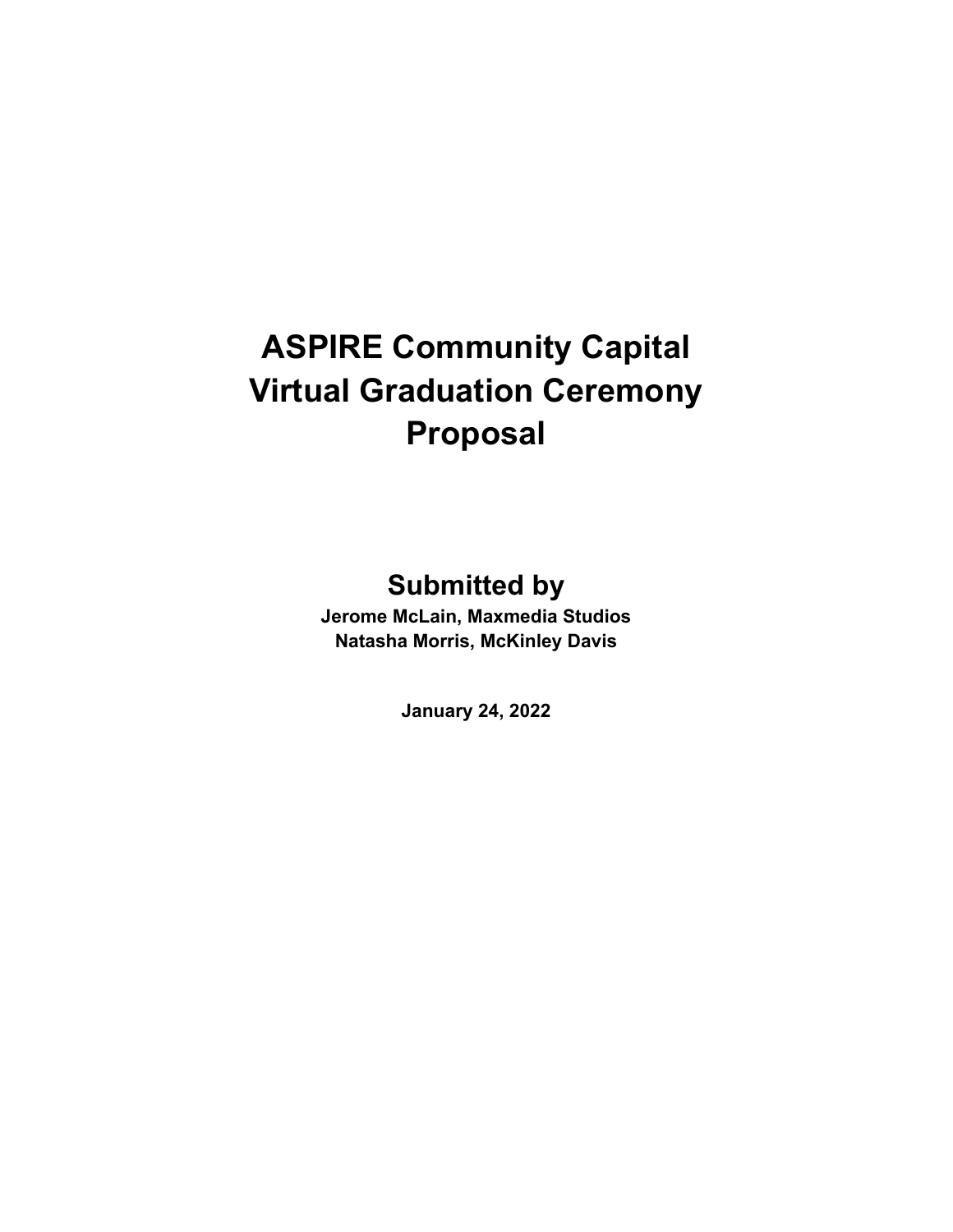Dear Tya,

Thank you for considering M2Media Solutions, a collaborative team of Jerome McLain (Maxmedia Studios, LLC) and Natasha Morris (McKinley Davis, LLC) for ASPIRE Community Capital's 2022 Virtual Graduation Ceremony. I'm grateful we had the opportunity to connect to get a clear understanding of your vision for the event.

Our production team is committed to producing a high-quality, engaging, and interactive event consistent with this proposal and our reputation for creativity, excellence, and strategic solutions.

We acknowledge our responsibility is to produce the entire ceremony with prerecorded video segments featuring 30 to 35 graduates, five staff members, 2 to 3 board members, 2 to 3 partners, and one artist. In addition, we will use the virtual broadcast service, Accessible Virtual Event Production (AVEP), to record in a live-to-tape format, streaming on platforms such as ASPIRE's website, Facebook, LinkedIn, and YouTube.

Our proposal includes an outline of the event along with two pricing options. Our strategy is to create and execute the content that supports your vision in a narrative-driven, engaging, interactive, and visually pleasing way to produce a quality product that meets your expectations.

Tya, thank you for the opportunity to submit this proposal. Jerome and I will be available to answer any questions you may have. We look forward to working with you on this project.

Jerome McLain Natasha Morris M2Media Solutions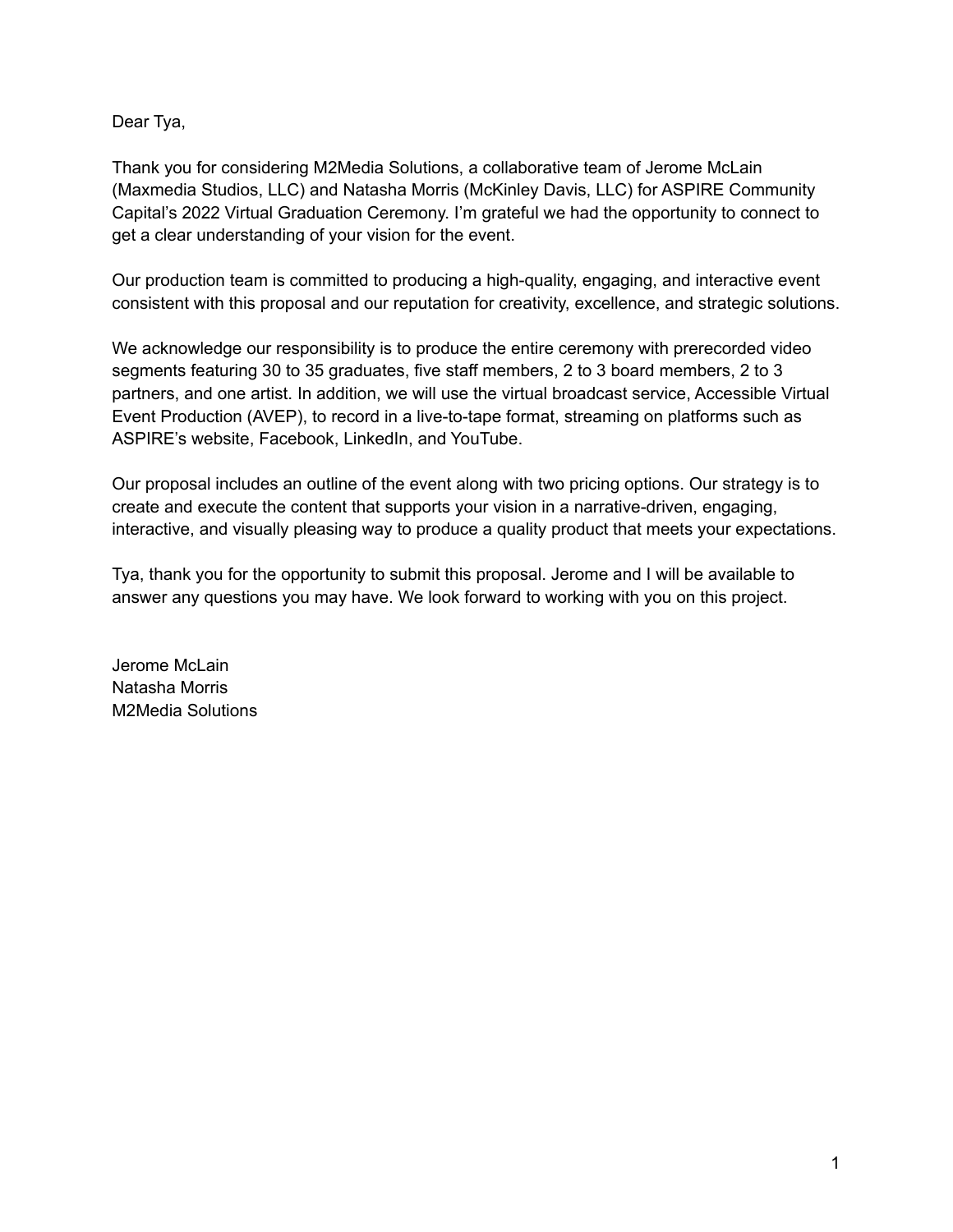# **Show Outline:**

Our team will produce the event in stages (Concept Development, Pre-Production, Production, Post-Production, Live Recording) to ensure an efficient and timely workflow to meet your deadline.

#### **Total Running Time:** 82 minutes

# **Concept:**

The concept includes using all prerecorded videos and accompanying graphics. We will schedule a total of five shooting days at two designated locations to record elevator pitches and speeches:

- 30 to 35 Graduates (30- to 60-second elevator pitch)
- 5 Staff Members (2-minute speech)
- 2 to 3 Board Members (up to 5-minute speech)
- 2 to 3 Partners (up to 5-minute speech)
- 1 Artist (3-minute performance)
- 1 Host (time to be determined, introductions, tosses to blocks, "break" segments)

We will divide the event into segments or "blocks, interweaving essential information about ASPIRE and three royalty-free songs to create an engaging narrative and fluid event.

#### **Intro: (1:00)**

The host welcomes the audience, introduces the first block.

#### **Block #1: (14:00)**

 Graduates Fun Fact (Full-Screen Graphic) Staff Member Board Member

#### **Block #2: (14:00)**

 Graduates Fun Fact (Full-Screen Graphic) Staff Member Board Member

**Artist Performance (3:00)**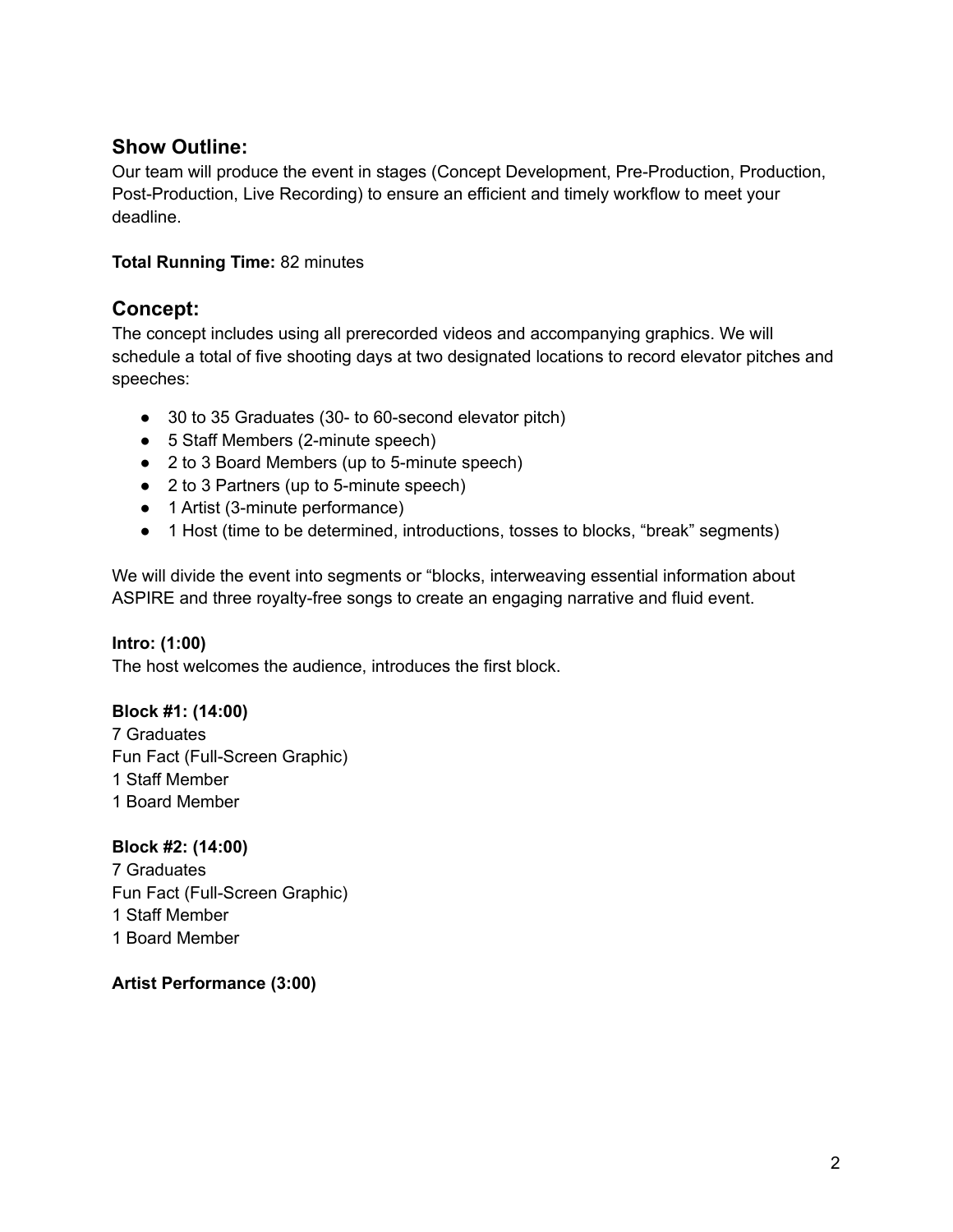**Block #3: (14:00)** 7 Graduates Fun Fact (Full-Screen Graphic) 1 Staff Member 1 Board Member

**Block #4: (9:00)** 7 Graduates Fun Fact (Full-Screen Graphic) 1 Staff Member

#### **Trivia about ASPIRE with a giveaway (2:00)**

**Block #5: (9:00)** 7 Graduates Fun Fact

1 Staff Member **Block 6: (15:00)**

3 Partners

**Close/Outro with Call to Action (1:00)**

# **Accompanying Graphics:**

The following are examples we can create and strategically place throughout the show.

#### **Banners**

- 1. Graduate's Name
- 2. Co. Name, Industry
- 3. Website

OR Graduate Fun Facts

#### **Lower-Thirds**

Staff Members' Name, Title Board Members' Name, Title, Organization Partners' Name, Title, Organization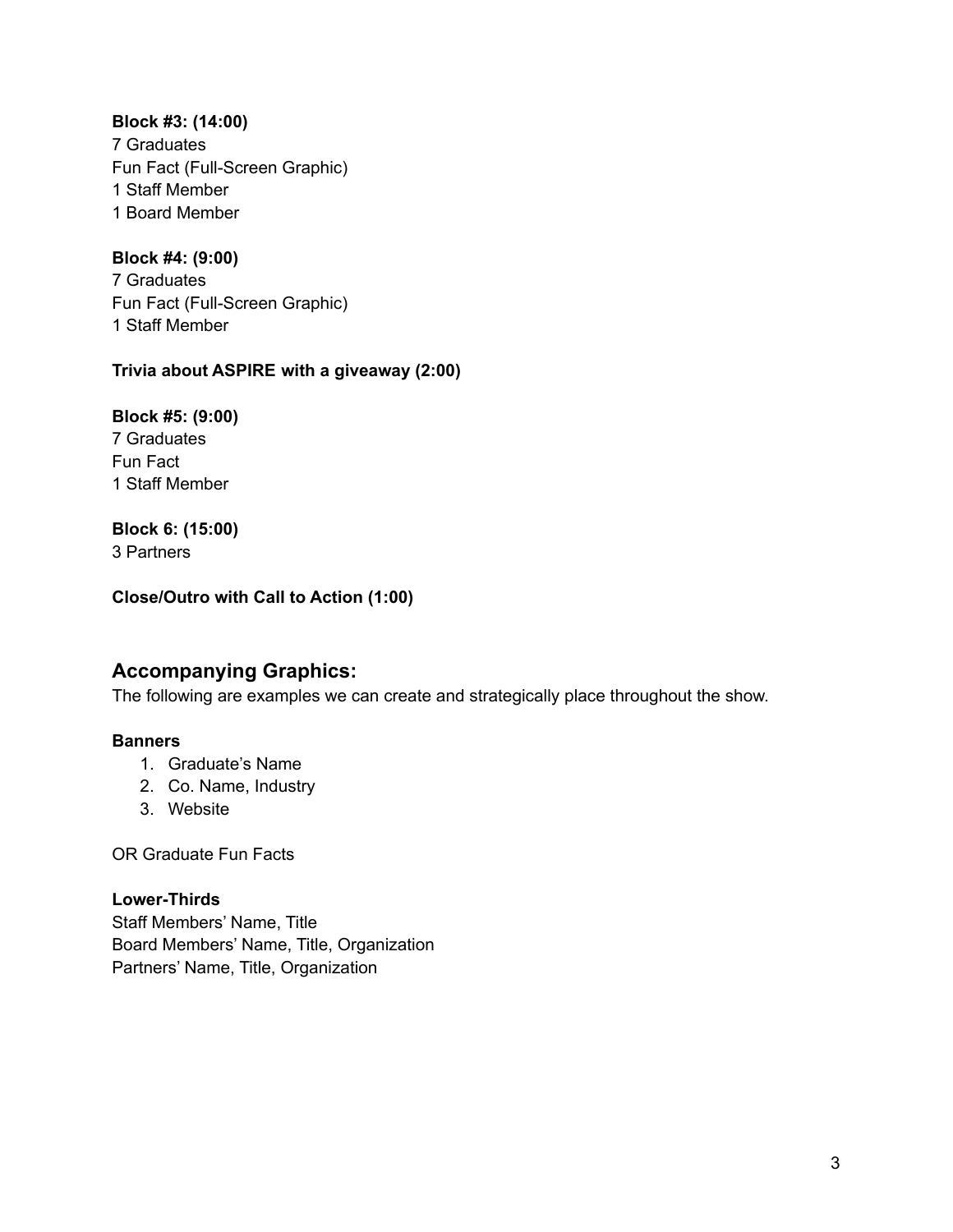#### **Calls to Action**

- 1. Donate
- 2. Register for our upcoming class
- 3. Visit website

#### **Fun Facts**

Genesis of ASPIRE Stats/Impact Data Future Goals

#### **Sponsors, Acknowledgements** (i.e., "Thank Yous"), **Partners**

## **Video:**

Each video clip will include a looped video in the background for visual enhancement.

- 2 to 3 for Graduates
- 1 for Board Members
- 1 for Staff Members
- 1 Loop Partners
- 1 Artist

# **Live Recording:**

We will use AVEP to record the event. This platform is designed to create high-quality events in a television broadcast style, giving the audience a unique experience. In addition, the AVEP team will require the administrative rights to ASPIRE's social media channels to set up audience participation during the show. Additionally, they require two mandatory technical runs to ensure all prerecorded segments, graphics, video loops, and music are correctly executed.

### **Key Features:**

- Simultaneous live streaming or recording on multiple platforms
- Real-time audience engagement
- Social media management during the broadcast or recording
- Custom branding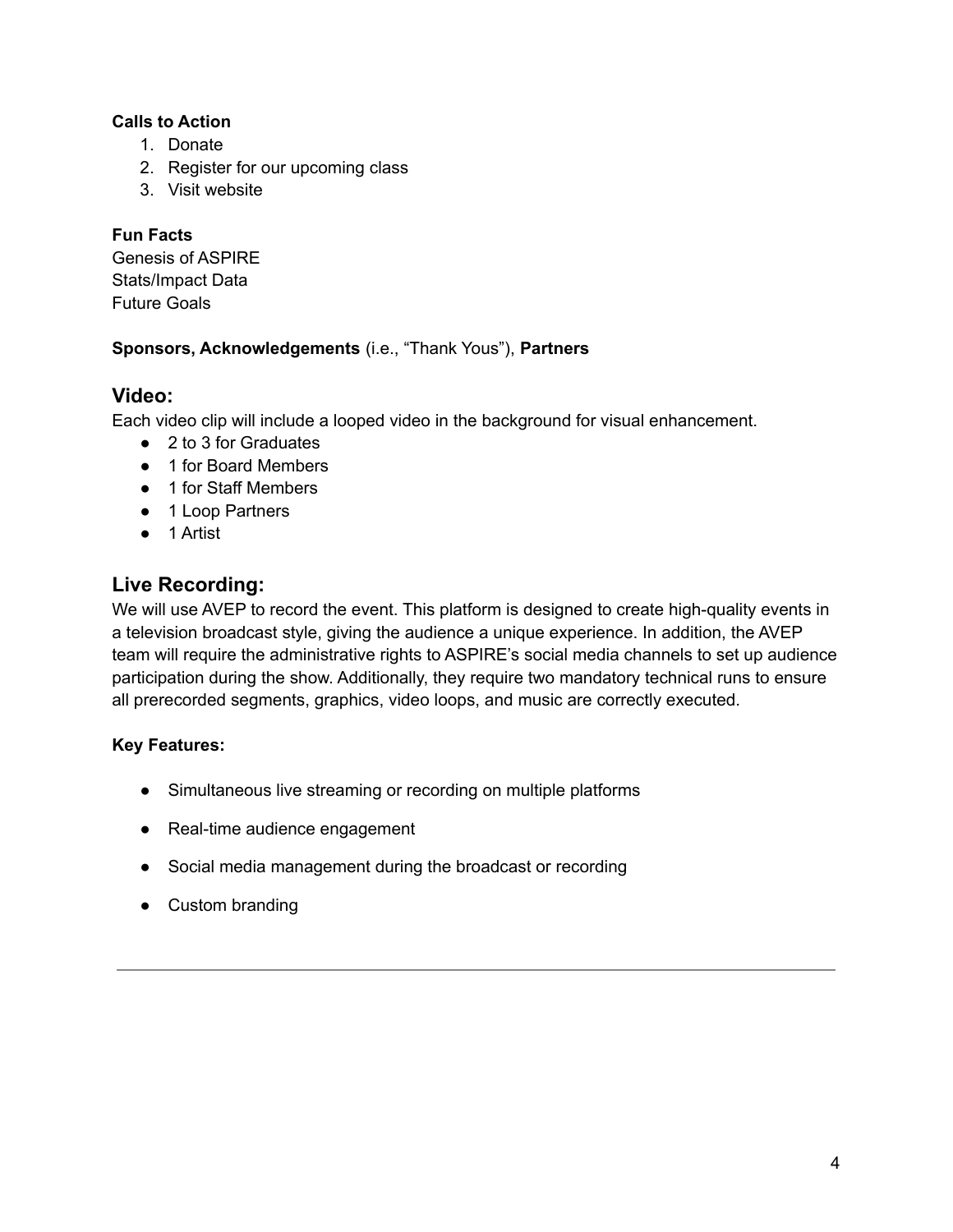### **Your Investment:**

**Option #1:**

**Shooting Week: Graduates (35) Elevator Pitches 15-minute slots** Three days of onsite shooting (Tuesday, Wednesday, Thursday) \*Need a secure location to maintain set up for visual consistency

#### **Shooting Week: (5) Staff Members, (3) Board Members, (3) Partners, (1) Artist**

30-minute slots Two days of onsite shooting (Monday, Friday) \*Need a secure location to maintain set up for visual consistency

Concept/Script Outline - \$170

Location Scouting per location - \$150

Scheduling/Call Sheets - \$425

Graphic Design - \$150 for mockups

(3) Full-Day Rates: (Graduates), (2) Half-Day Rate: (Staff, Board, Partners)

Videography - \$2,900

Director/Producer - \$1,500

Audio/Video Editing (includes color correction, audio sweetening) - \$437.50

Video Ingestion - \$125

Video Loop - \$250

Event Streaming with Custom Branding - \$1,145; \$5/minute over the hour

Two Change Requests

**Total = \$7,252.50**